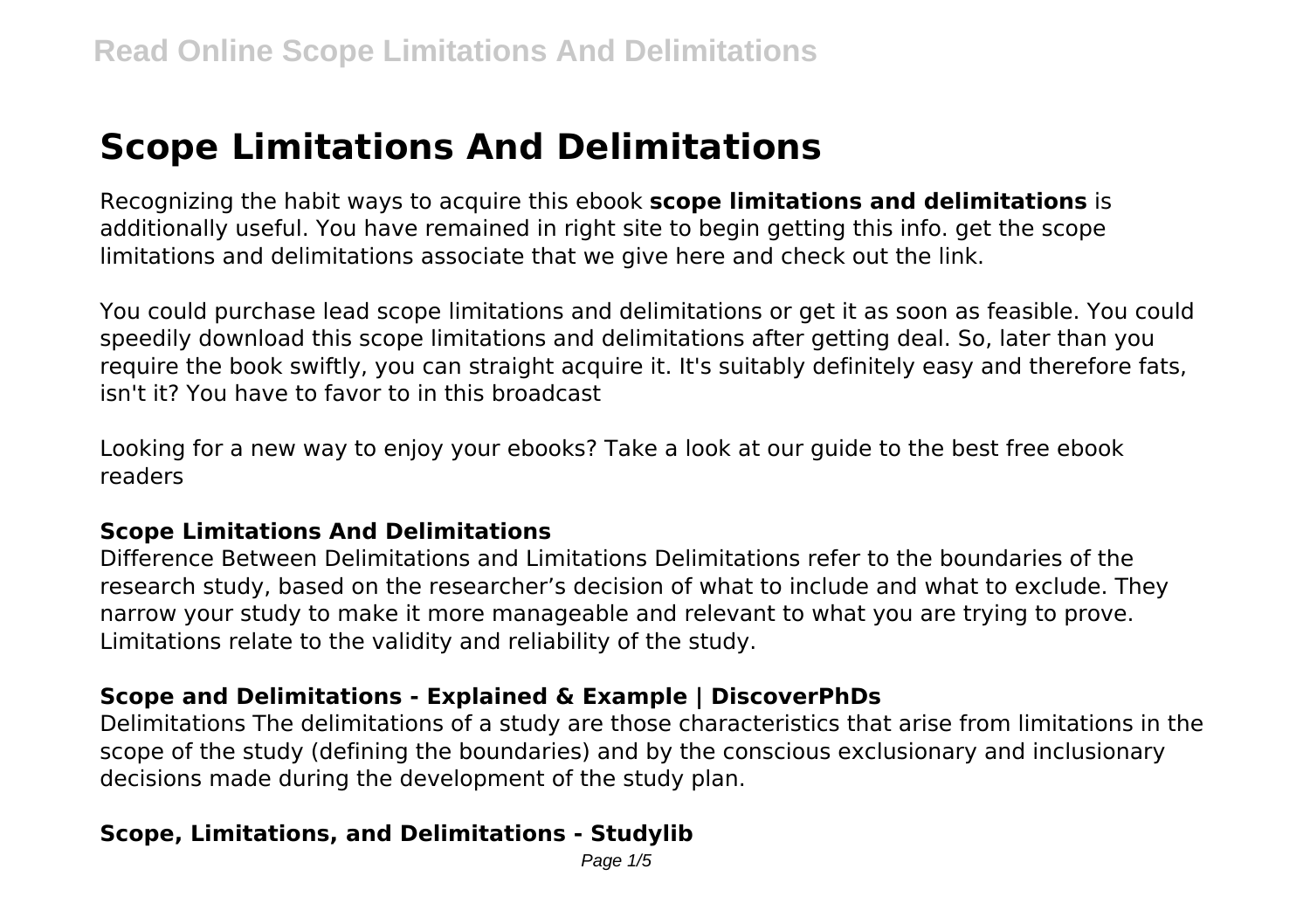These would form the delimitations of the study. Thus, delimitations are the characteristics that limit the scope and describe the boundaries of the study, such as the sample size, geographical location or setting in which the study takes place, population traits, etc. Additionally, the researcher might also choose to use some research tools and methodologies to collect data but not others.

#### **What is the meaning of scope and delimitations of a study ...**

SCOPE, LIMITATIONS, and DELIMITATIONS

### **(PDF) SCOPE, LIMITATIONS, and DELIMITATIONS | Alin Coman ...**

Delimitations aim to narrow the scope of a study. For example, the scope may focus on specific variables, specific participants, specific sites, or narrowed to one type of research design (e.g., ethnography or experimental research). Limitations, however, aim to identify potential weaknesses of the study.

#### **State the study delimitations and limitations – Research ...**

Given these gaps, the research report introduces the research problem by presenting "the conflicting findings," "the unresolved issues," "the social concerns, or educational, national, or international issues," Given these, the report states the problem and the research questions, stating exactly the purpose of the study, the relevance of the research and a description of its scope, its limitations and delimitations. "The scope is the extent of the study and contains ...

### **The research report: Scope, assumptions, limitations and ...**

Delimitation of a Study Delimitation parameters or characteristics that limit the scope and outline the boundaries of the study. These parameters include sample size, time, and geographic area. Additionally, the researcher is free to decide which research tools and methodologies to use as well as particular theories that apply to the data.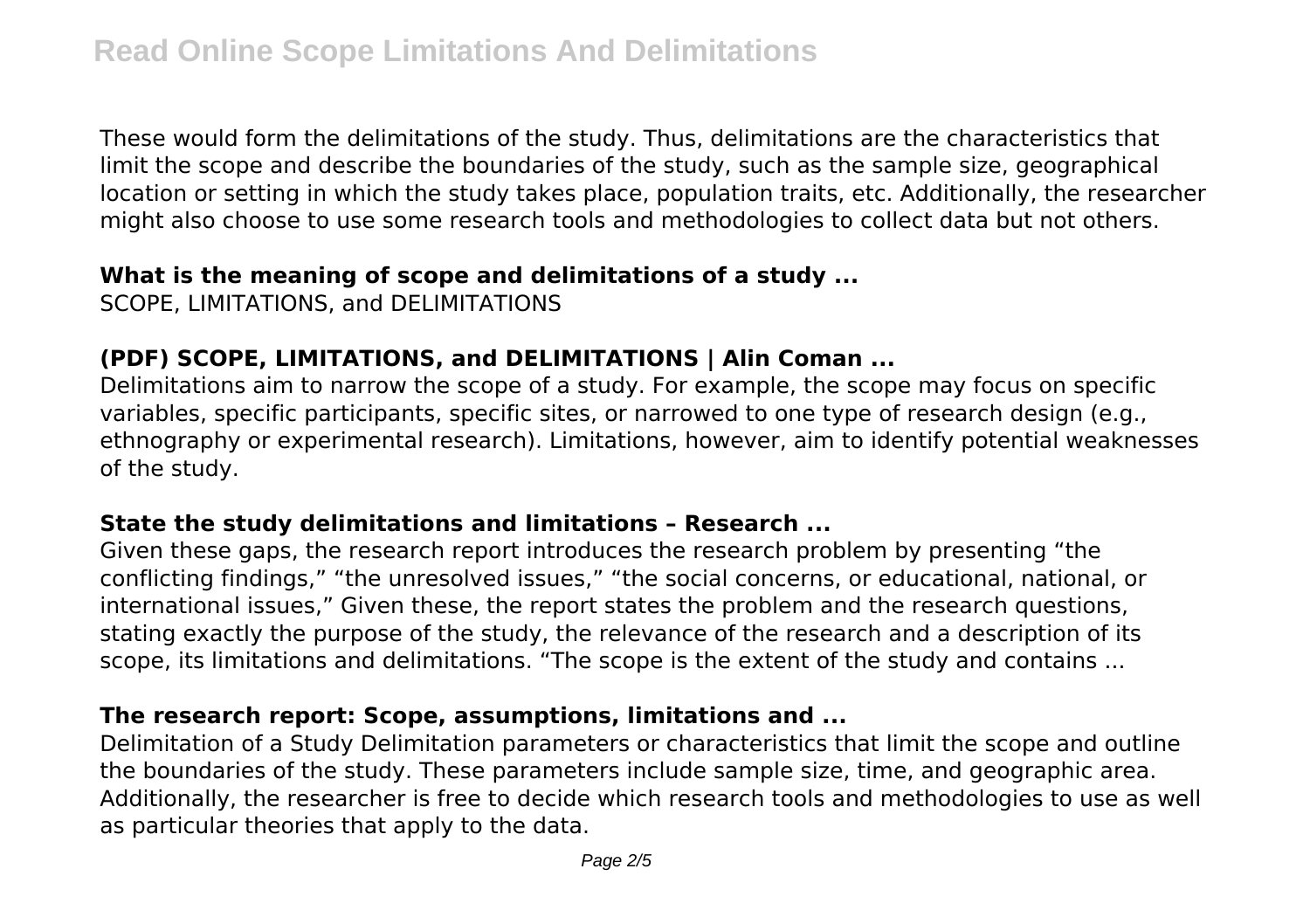### **What Is The Meaning of Scope and Delimitation in Studies?**

The Scope of study in the thesis or research paper is contains the explanation of what information or subject is being analyzed. It is followed by an explanation of the limitation of the research. Research usually limited in scope by sample size, time and geographic area. While the delimitation of study is the description of the scope of study.

## **Sample Scope and Delimitation – Thesis Notes**

With limitations an experimenter considers time constraints, nature of the experiment, instruments utilized and the sample itself. Delimitations set the boundaries of what the experimenter will not be studying and the procedures not being utilized, including reasons for both.

## **What Is the Difference Between Limitation and Delimitation?**

In the following sections, the differences among delimitations, limitations, and assumptions of a dissertation will be clarified. Delimitations Examples of delimitations include objectives, research questions, variables, theoretical objectives that you have adopted, and populations chosen as targets to study.

## **Stating the Obvious: Writing Assumptions, Limitations, and ...**

The delimitations of a study are those characteristics that arise from limitations in the scope of the study (defining the boundaries) and by the conscious exclusionary and inclusionary decisions made during the development of the study plan.

# **SCOPE, LIMITATIONS, and DELIMITATIONS**

SCOPE AND LIMITATION OF THE STUDY This study focuses on the effects of stress and depression in grade 9 and grade 10 students. The data collection will be conducted to 10% of the total population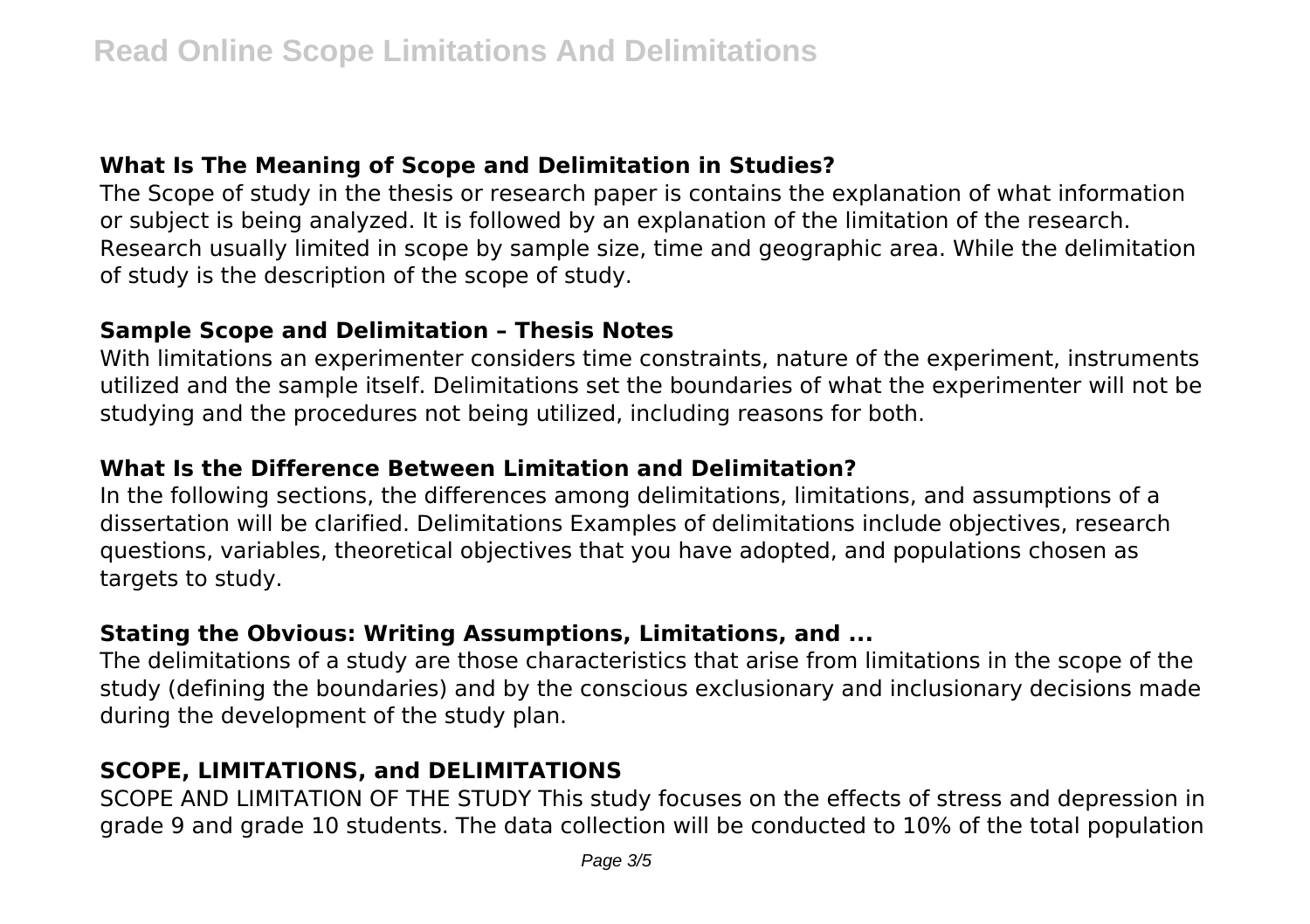in grade 9 and grade 10 of Nicolas L. Galvez Memorial Integrated National High school,school year 2017-2018 who will represent the population This study will not cover other problems that are not ...

### **(DOC) SCOPE AND LIMITATION OF THE STUDY | Vilma Anore ...**

.writing scope and limitations for any research paper Resume cover letter for phd thesis position architecture senses dissertation dissertation filiation writing scope and. Emergency Department Patient Satisfaction Surveys An Info Paper scope and limitations in research. limitations around the scope. paper writing servicescustom. writing scope and limitations for any research paper

#### **Scope and limitation sample in thesis writing**

The possible limitations and delimitationstopic 3: background and possible limitations and delimitations illustrate the various considerations or "qualifiers" that characterize your ability to carry out your particular study and the parameters of what could or could not be included in the you list the possible limitations and delimitations, consider the following:broadly, a component of ...

#### **What is the difference between limitation and delimitation ...**

Within the following sections, the variations among delimitations, limitations, and assumptions of the dissertation is going to be clarified. Delimitations Types of delimitations include objectives, research questions, variables, theoretical objectives you have adopted, and populations selected as targets to review.

#### **Scope and delimitation in thesis writing**

tions, delimitations, assumptions and biases within a 20 year time span in Medline and Google Scholar databases. Initial searches yielded more than 300 papers which were concerned with particular (of-ten clinical) limitations within specific research fields such as the limitations in cancer